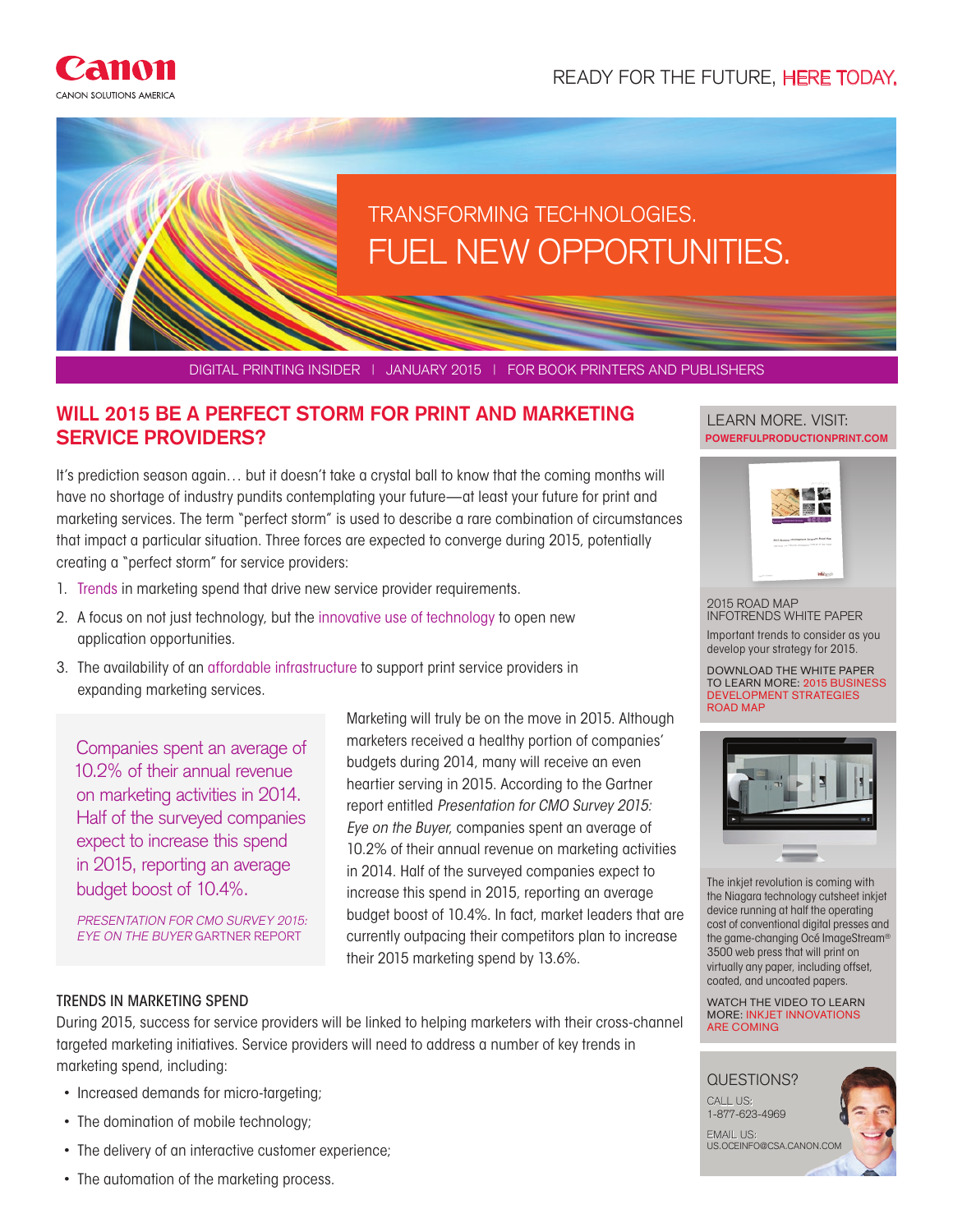## **WILL 2015 BE A PERFECT STORM FOR PRINT AND MARKETING SERVICE PROVIDERS? (CONTINUED)**



## A FOCUS ON THE INNOVATIVE USE OF TECHNOLOGY

In today's world of nonstop change, service providers can't be "fast followers" because playing catch-up will prove difficult or impossible. Moving forward, the leaders will be masters of change with the ability to rapidly identify and adapt to new business opportunities that are enabled by technology. Innovation doesn't always mean spending thousands of dollars on the latest piece of equipment; sometimes it's about having the right ideas and deploying technologies that address new market opportunities. For example, there are a number of specialty substrates for digital printing in today's market, including polyester, PVC, vinyl, pressure-sensitive, magnetic, embedded, panoramic, and photo products. These offerings can affordably open new markets and place you on the cutting edge with your customers.

Now that vendors have added metallic inks to the mix, service providers can bring the brilliance of gold, silver, bronze, and virtually thousands of pearlescent and metallic colors to prints. Greeting cards, direct mailers, banners, signs, labels, packaging, decals, POP displays, vehicle wraps, and even decorated apparel can take on an upscale, eye-catching appearance with specialty inks. The possibilities are endless and limited only by the imagination.

In terms of inkjet printing, 2015 will see the increased availability of higher-resolution heads for single-pass printing, coupled with ink chemistry that can address a growing range of substrates. Taken together, these developments will allow higher-quality graphics to be produced on substrates ranging from plain

Innovation doesn't always mean spending thousands of dollars on the latest piece of equipment; sometimes it's about having the right ideas and deploying technologies that address new market opportunities.

papers to machine-coated offset papers. This will support market growth, including a greater range of marketing, and book and pamphlet printing applications. Inkjet will be used for new, more personalized applications and will also rival offset for traditionally printed volumes.

3D printing will be another game-changer for the industry. The technology is already well-developed and continues to advance, all while prices are falling. At this time, 3D focus is on one-off or small-run models for product design and industrial prototyping, but advancements in 3D printers, scanners, design tools, and materials are reducing the cost and complexity of creating 3D printed items. As a result, applications for 3D printing will expand further to encompass architecture, defense, medical products, and advertising specialties. 3D printing is on a fast track to mainstream adoption, so now may be the time to weigh in.

Large format will remain a growth opportunity for service providers of all sizes. Signage is a vital part of the marketing mix, and marketers recognize that business and advertising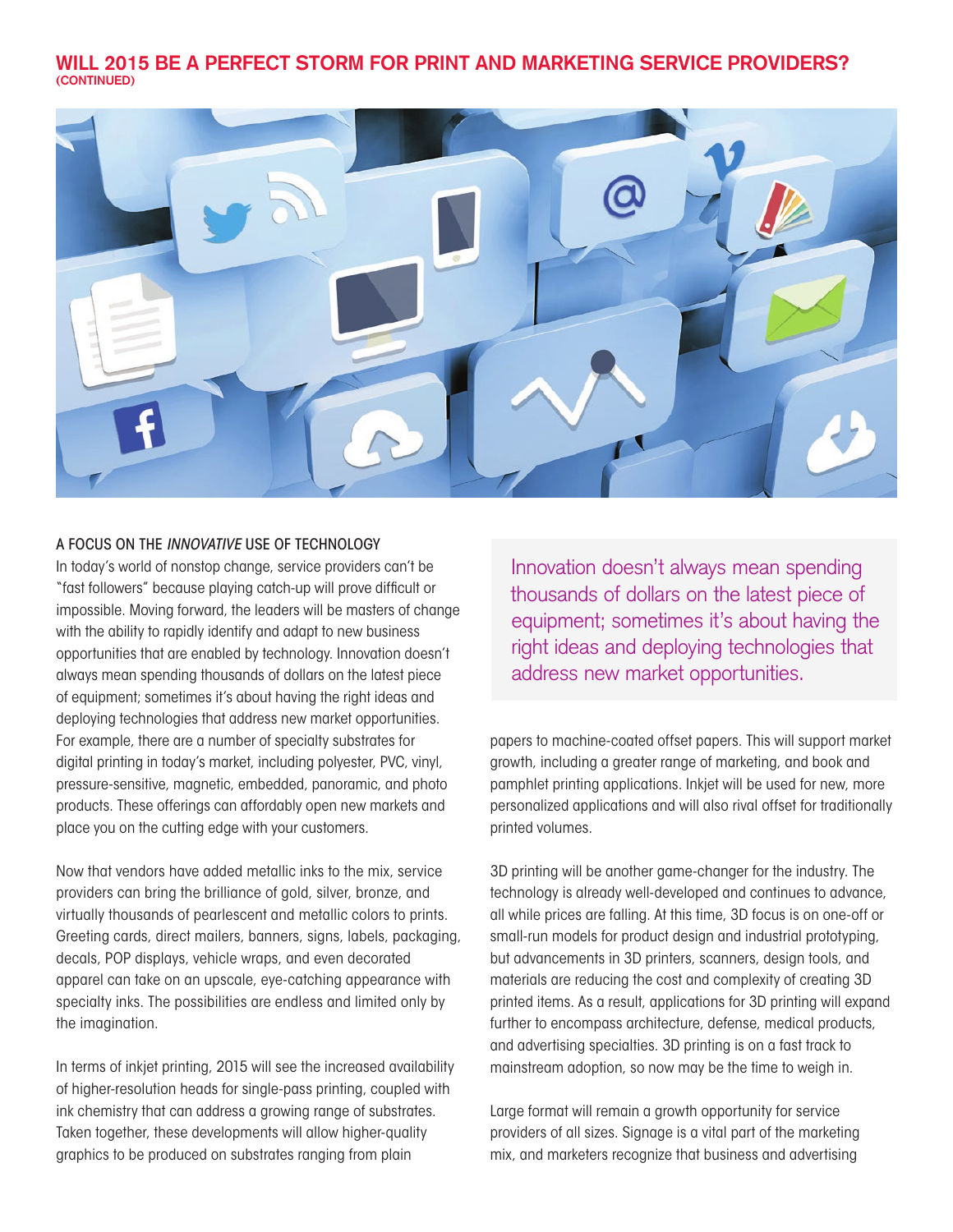## **WILL 2015 BE A PERFECT STORM FOR PRINT AND MARKETING SERVICE PROVIDERS? (CONTINUED)**



signs are an extremely effective means of communication. Signs help people find businesses, they reach people who are passing by an establishment, and they present an image of the business. In short, signs inform people about an organization, its brands, and its unique selling proposition. In this decade of mobility, marketers will demand signage that can actively engage customers. Providers must learn how to integrate pointof-purchase displays, banners, billboards, and vehicle wraps with mobile elements to enhance the retail experience. Mobile technologies like QR codes, augmented reality, NFC tags, and SMS messaging also need to be incorporated to add even more freshness to large format communications strategies.

These same mobile technologies will have a tremendous impact across all types of print in 2015. One of the most important benefits of these interactive marketing solutions is brand engagement. Mobile is hotter today than it has ever been, and even major retailers (for example, Target and Starbucks) are seeking new ways to monetize mobile. Service providers must work with marketers on techniques and strategies for monetizing mobile brand engagement. Mobile offers a huge benefit to marketers because it helps drive awareness, in addition to uncovering what consumers are interested in. The back-end analytics collected by mobile tools can further enhance a marketer's knowledge of end-user behaviors. In the coming year, service providers will need to expand cross-media offerings to incorporate mobile elements.

#### THE AVAILABILITY OF AFFORDABLE INFRASTRUCTURE AND TOOLS

Industry experts talk about how today's production environments must expand beyond solutions that enable workflow automation and instead focus on those that provide value-added services to meet customers' evolving needs. Service providers are

taking this message to heart and investing in software tools and infrastructures to streamline operations and add new services. During 2014, InfoTrends partnered with the North American Publishing Company to monitor emerging software market trends. The research focused on determining the workflow automation tools and solutions that were currently in use. Out of 128 total participants, 72 were print-for-pay providers. The results point to where print service providers are putting their money to improve their operations. Leading print service providers have already invested in Web-to-print because it enables customers to quickly and easily place orders. The demand for customer storefronts is growing, and understanding how to sell and provide this service is becoming a necessity for printing businesses going forward. In addition to enabling print shops to become more efficient, Webto-print provides a platform for introducing and promoting new products or services to existing customers.

Although marketing services and cross-media may not be the right path for everyone, many print service providers are finding value in investing in cross-media tools that enable them to become one-stop-shops for their customers' media and marketing needs. 28% of print service providers surveyed are already using cross-media software, and another 22.2% are considering a cross-media solution. Cross-media software makes it possible for print service providers to offer more complete services that meet their marketing customers' needs. These tools are becoming more and more robust and incorporating advanced mobile capabilities. 67% of print service providers have already invested in some kind of management information system (MIS) or workflow automation system, whether it is home-grown or purchased from a commercial vendor. Commercial solutions are the most common MIS system, but about 5% of print service providers have developed their own solutions.